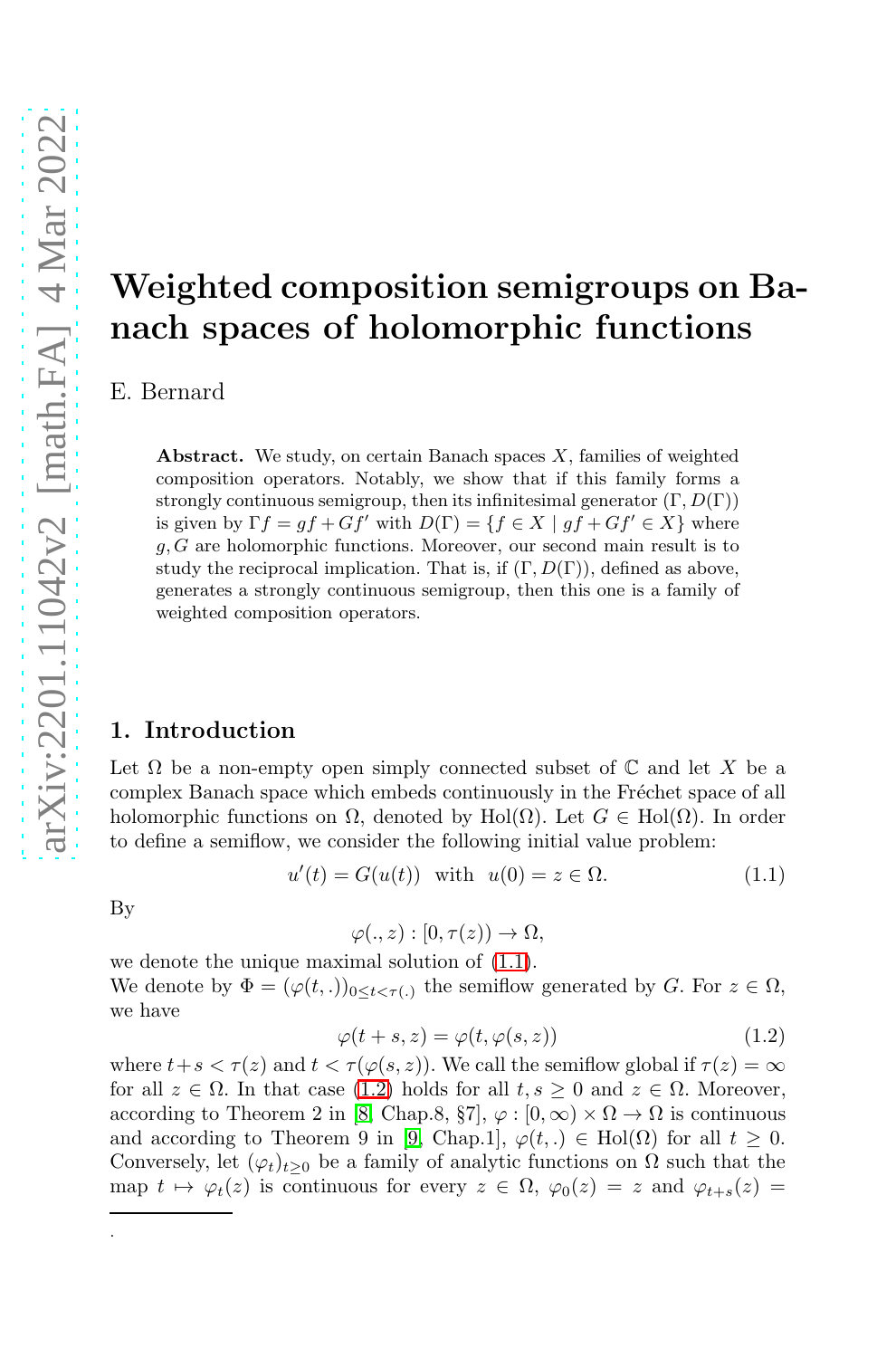$\varphi_t(\varphi_s(z))$  for all  $z \in \Omega$  and  $t, s \in [0,\infty)$ . Berkson and Porta showed in [\[2\]](#page-10-0) that there exists a holomorphic map  $G : \Omega \to \mathbb{C}$  such that, for all  $t \geq 0$ , we have

$$
\frac{d}{dt}\varphi_t(z) = G(\varphi_t(z)) \quad (z \in \Omega),
$$

and  $(\varphi_t)_{t>0}$  is the solution of the following Cauchy problem:

$$
\begin{cases}\n\frac{d}{dt}\varphi_t(z) = G(\varphi_t(z)), & (t \in \mathbb{R}_+, z \in \Omega) \\
\varphi_0(z) = z, & (z \in \Omega).\n\end{cases}
$$

Then, the family  $(\varphi_t)_{t>0}$  is a global semiflow generated by G. Furthermore,

$$
G(z) = \lim_{t \to 0^+} \frac{\varphi_t(z) - z}{t}.
$$

We now consider a family of weighted composition operators  $(S_t)_{t\geq0}$  on  $X$  defined by:

<span id="page-1-1"></span>
$$
S_t f = m_t f \circ \varphi_t,\tag{1.3}
$$

for all  $t \geq 0$  and  $f \in X$ , where  $(m_t)_{t>0}$  is a family of holomorphic functions on Ω. Several results are known on this kind of operators where the Banach space X is the Hardy space  $H^p(\mathbb{D})$   $(1 \leq p < \infty)$ . See for example [\[13\]](#page-11-2) and [\[10\]](#page-11-3). Our first goal will be to generalize their results with a Banach space X satisfying some conditions. In the next section, we will show that if  $(S_t)_{t>0}$ is a strongly continuous semigroup on X, then  $(m_t)_{t>0}$  is a differentiable cocycle for  $\Phi$ , that is

- i)  $m_0(z) = 1$  for every  $z \in \Omega$ ; ii)  $m_{t+s}(z) = m_t(z) m_s(\varphi_t(z))$  for all  $z \in \Omega$  and  $t, s \geq 0$ ; iii) the map  $t \mapsto m_t(z)$  is continuous for every  $z \in \Omega$ ;
- iv) the map  $t \mapsto m_t(z)$  is differentiable for all  $z \in \Omega$ .

Note that König showed that a cocycle has no zero (see [\[10,](#page-11-3) Lemma 2.1]). Moreover, we also see that the infinitesimal generator  $(\Gamma, D(\Gamma))$  of  $(S_t)_{t>0}$  is given by

<span id="page-1-0"></span>
$$
\begin{cases} \Gamma f = gf + Gf' \\ D(\Gamma) = \{ f \in X \mid gf + Gf' \in X \}, \end{cases} \tag{1.4}
$$

where  $q : \Omega \to \mathbb{C}$  is a holomorphic function. In this paper, basic results on strongly continuous semigroup will be used. For more details one can consult [\[4\]](#page-10-1) or [\[11\]](#page-11-4).

Then, we will study the converse, that is if the infinitesimal generator  $(\Gamma, D(\Gamma))$ of  $(S_t)_{t>0}$  is of the form [\(1.4\)](#page-1-0), then the strongly continuous semigroup has the form [\(1.3\)](#page-1-1). Recently, two papers [\[5\]](#page-11-5) and [\[1\]](#page-10-2) treat in parallel the case where  $g = 0$  for different conditions on X. They show that the strongly continuous semigroup has the form [\(1.3\)](#page-1-1), but with the weight  $m_t = 1$  for every  $t \geq 0$ . In this paper, we generalize this result for  $g \neq 0$  with the same conditions used in  $|1|$ . Moreover we comment on the recent generalization obtained in  $|6|$ .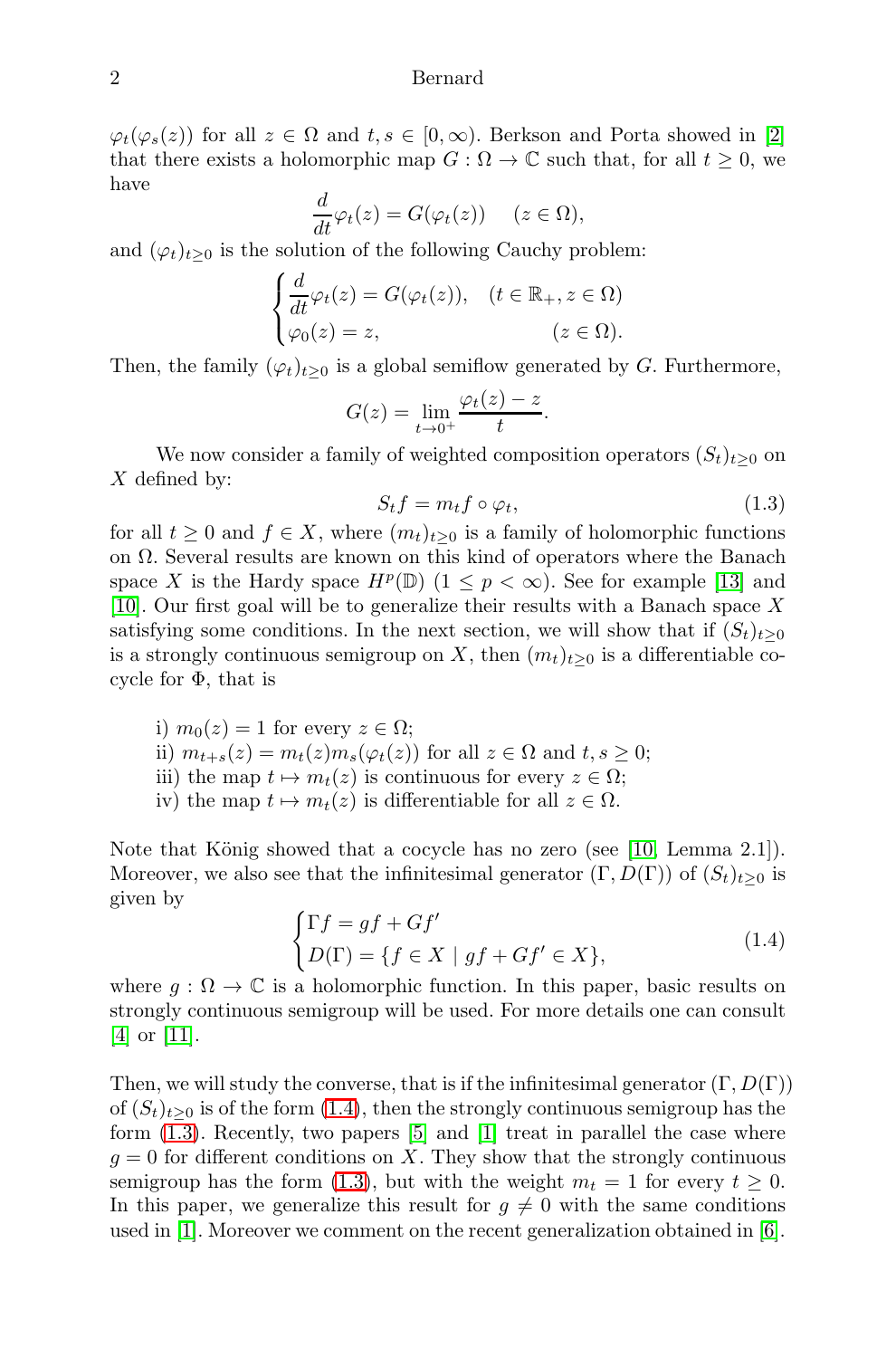In the following sections we use the maps  $e_n : \Omega \to \mathbb{C}$   $(n \in \mathbb{N}_0 = \mathbb{N} \cup \{0\})$ defined by  $e_n(z) = z^n$  for all  $z \in \Omega$ .

## 2. Generator of weighted composition semigroups

First of all, we show that if  $\Omega$  is bounded, the maps  $e_0, e_1 \in X$  and  $(S_t)_{t>0}$ is a strongly continuous semigroup on  $X$ , then

<span id="page-2-0"></span>
$$
m_t(z) = \exp\left(\int_0^t g(\varphi_s(z))ds\right),\tag{2.1}
$$

where  $g := \frac{\partial}{\partial t} m_t(z)|_{t=0}$  is analytic. The proof of [\[10,](#page-11-3) Theorem 1] for the Hardy spaces  $H^p(\mathbb{D})$   $(1 \leq p < \infty)$  is also valid in our more general situation.

**Proposition 2.1.** Let  $\Omega$  be a non-empty open and simply connected subset of  $\mathbb C$  and let X be a complex Banach space which embeds continuously in the Fréchet space of all holomorphic functions on  $\Omega$ . Furthermore, we suppose that  $e_0, e_1 \in X$ . If  $(S_t)_{t>0}$  defined by  $(1.3)$  is a strongly continuous semigroup on X, then  $(m_t)_{t>0}$  is a differentiable cocycle for  $\Phi$ , the map  $g := \frac{\partial}{\partial t} m_t(z) \big|_{t=0}$  is analytic on  $\Omega$  and

$$
m_t(z) = \exp\left(\int_0^t g(\varphi_s(z))ds\right).
$$

Now, we give a condition on g such that  $(S_t)_{t>0}$  defined by  $(1.3)$  and  $(2.1)$ is a strongly continuous semigroup on  $X$ . The following theorem generalizes partially Theorem 2 of [\[10\]](#page-11-3) and Theorem 1 of [\[13\]](#page-11-2) in the framework where X is a uniformly convex Banach space. In their papers, only the Hardy spaces  $H^p(\mathbb{D})$   $(1 \leq p < \infty)$  have been considered. Note that, for all  $1 < p < \infty$ , the Hardy spaces  $H^p(\mathbb{D})$  and the Bergman spaces  $A^p(\mathbb{D})$  are uniformly convex Banach spaces and satisfy the conditions of the following theorem.

**Theorem 2.2.** Let  $\Omega$  be a non-empty open and simply connected subset of  $\mathbb C$  and let X be a uniformly convex Banach space which embeds continuously in the Fréchet space of all holomorphic functions on  $\Omega$ . Let  $g : \Omega \to \mathbb{C}$  be an analytic function satisfying  $\sup \Re[g(z)] < \infty$ . Let  $(S_t)_{t\geq 0}$  defined by  $(1.3)$ z∈Ω

and [\(2.1\)](#page-2-0). Suppose that

$$
||hf||_X \le ||h||_{\infty} ||f||_X \quad \text{for every } f \in X \text{ and } h \in H^{\infty}
$$

and

$$
||f \circ \varphi_t||_X \le C_t ||f||_X \quad \text{for all } t \ge 0 \text{ and } f \in X,
$$

where  $C_t$  is a continuous function with respect to t, with positive real values and satisfying  $\lim_{t\to 0^+} C_t = 1$ . Then,  $(S_t)_{t\geq 0}$  is a strongly continuous semigroup on X.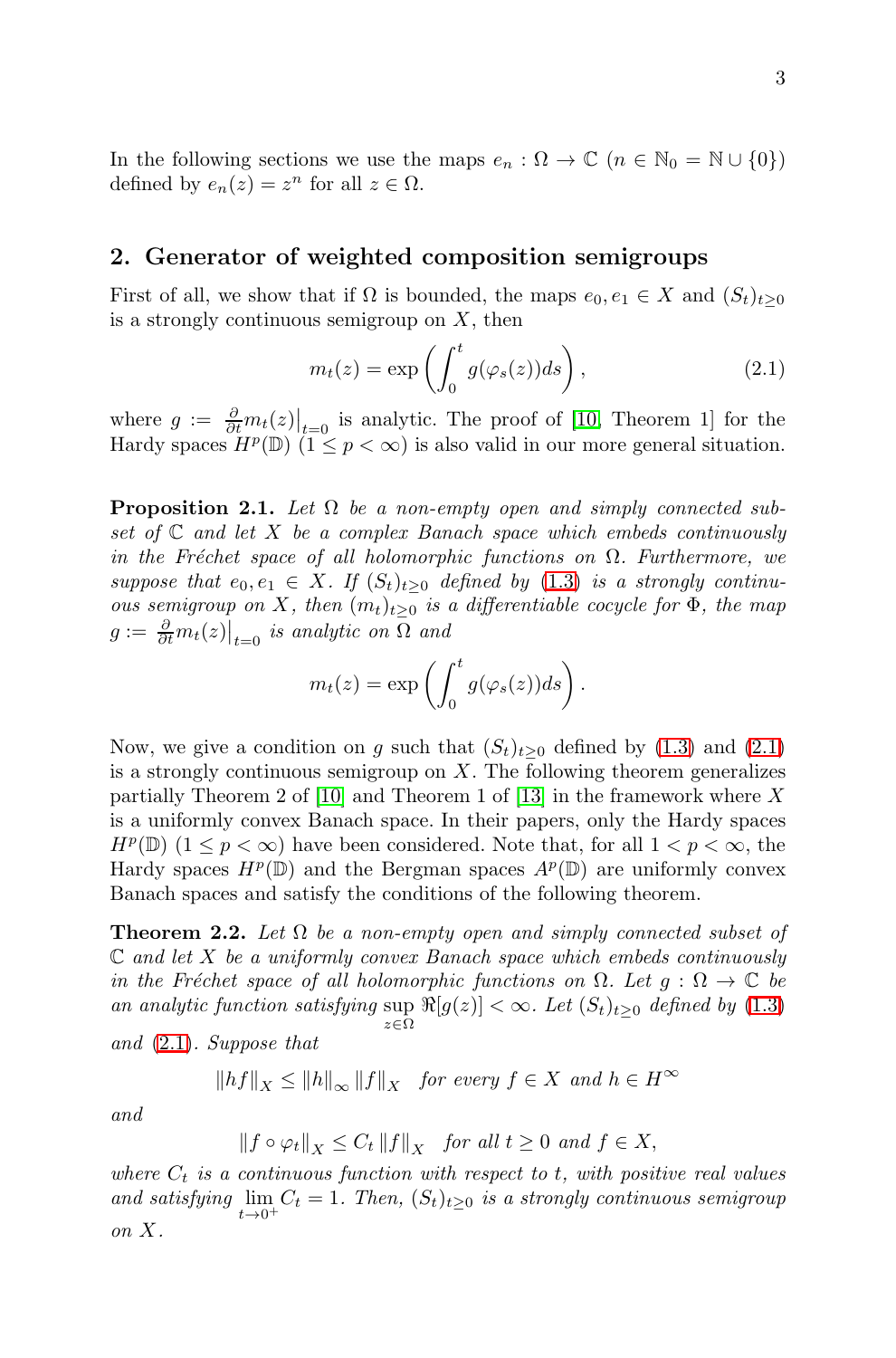*Proof.* By definition of  $(S_t)_{t>0}$ , we have  $S_0 = Id_X$  and  $S_{t+s} = S_t \circ S_s$  for all  $s, t \in [0, \infty)$ . Moreover, since sup  $\Re[g(z)] < M$  for some  $M \in \mathbb{R}$ , we have z∈Ω

$$
||m_t||_{\infty} = \left\| \exp \left( \int_0^t \Re g(\varphi_s(z)) ds \right) \right\|_{\infty}
$$
  
= 
$$
\sup_{z \in \Omega} \exp \left( \int_0^t \Re g(\varphi_s(z)) ds \right) \le e^{Mt}.
$$

Hence,  $\limsup_{k \to \infty} \|m_k\|_{\infty} \leq 1$  and by a generalization of [\[10,](#page-11-3) Lemma 2.1] to  $\Omega$ ,  $t\rightarrow 0^+$ open and simply connected, we get that  $m_t$  is bounded for all  $t \geq 0$ . Let  $f \in X$ . By hypothesis, we have

<span id="page-3-0"></span>
$$
||S_t f||_X \le ||m_t||_{\infty} ||f \circ \varphi_t||_X \le C_t ||m_t||_{\infty} ||f||_X < \infty.
$$
 (2.2)

Therefore,  $S_t : X \to X$  is well-defined and  $\{||S_t|| : t \in [0,1]\}$  is bounded.

Let  $(t_n)_{n\in\mathbb{N}}$  be a sequence in [0, 1] which converges to 0. Then  $(S_{t_n}f)_n$  is a bounded sequence in  $X$ . From Milman-Pettis Theorem, since  $X$  is a uniformly convex Banach space,  $X$  is a reflexive space. Thus, since each bounded sequence in  $(X, \|.\|_X)$  possesses a sub-sequence which converges weakly, there exists an increasing map  $\psi : \mathbb{N} \to \mathbb{N}$  such that  $S_{t_{\psi(n)}} f \rightharpoonup h \in X$ . However, by hypothesis,  $X \hookrightarrow Hol(\Omega)$ , that is the evaluations  $\delta_z : X \to \mathbb{C}$ which map f to  $f(z)$  are continuous linear forms. Then, by definition, we have  $S_{t_{\psi(n)}} f(z) \stackrel{n \to +\infty}{\longrightarrow} h(z)$  for all  $z \in \Omega$ . However,  $S_{t_{\psi(n)}} f(z) \stackrel{n \to +\infty}{\longrightarrow} f(z)$ . Therefore,  $S_{t_{\psi(n)}} f \rightarrow f$ . So,  $\left( \left\| S_{t_{\psi(n)}} f \right\|_{X} \right)$ is bounded and  $||f||_X \leq$  $\liminf_{n\to+\infty} \|S_{t_{\psi(n)}} f\|_X$ . Furthermore, from Inequality [\(2.2\)](#page-3-0) and the fact that lim sup  $\limsup_{t\to 0^+} ||m_t||_{\infty} \leq 1$  and  $\lim_{t\to 0^+} C_t = 1$ , we have

$$
\limsup_{n\to+\infty}||S_{t_{\psi(n)}}f||_X\leq ||f||_X.
$$

Hence,  $\lim_{n\to+\infty} \|S_{t_{\psi(n)}}f\|_X = \|f\|_X$ . Moreover, since X is a uniformly convex Banach space,  $S_{t_{\psi(n)}} f \rightharpoonup f$  and  $\lim_{n \to +\infty} ||S_{t_{\psi(n)}} f||_X = ||f||_X$ , we have  $S_{t_{\psi(n)}} f \stackrel{X}{\to} f$ . Hence,  $\lim_{n \to +\infty} ||S_{t_{\psi(n)}} f - f||_X = 0$  and thus  $(S_t)_{t \geq 0}$  is a strongly continuous semigroup on  $X$ .

The following theorem describes the generator of a weighted composition semigroup. The proof of [\[13,](#page-11-2) Theorem 2] for the Hardy spaces  $H^p(\mathbb{D})$  (1  $\leq$  $p < \infty$ ) is also valid in our more general situation.

<span id="page-3-1"></span>**Theorem 2.3.** Let  $X$  be a complex Banach space which embeds continuously in Hol( $\mathbb{D}$ ). Moreover, we suppose that  $e_0, e_1 \in X$ . If  $(S_t)_{t>0}$  defined by [\(1.3\)](#page-1-1),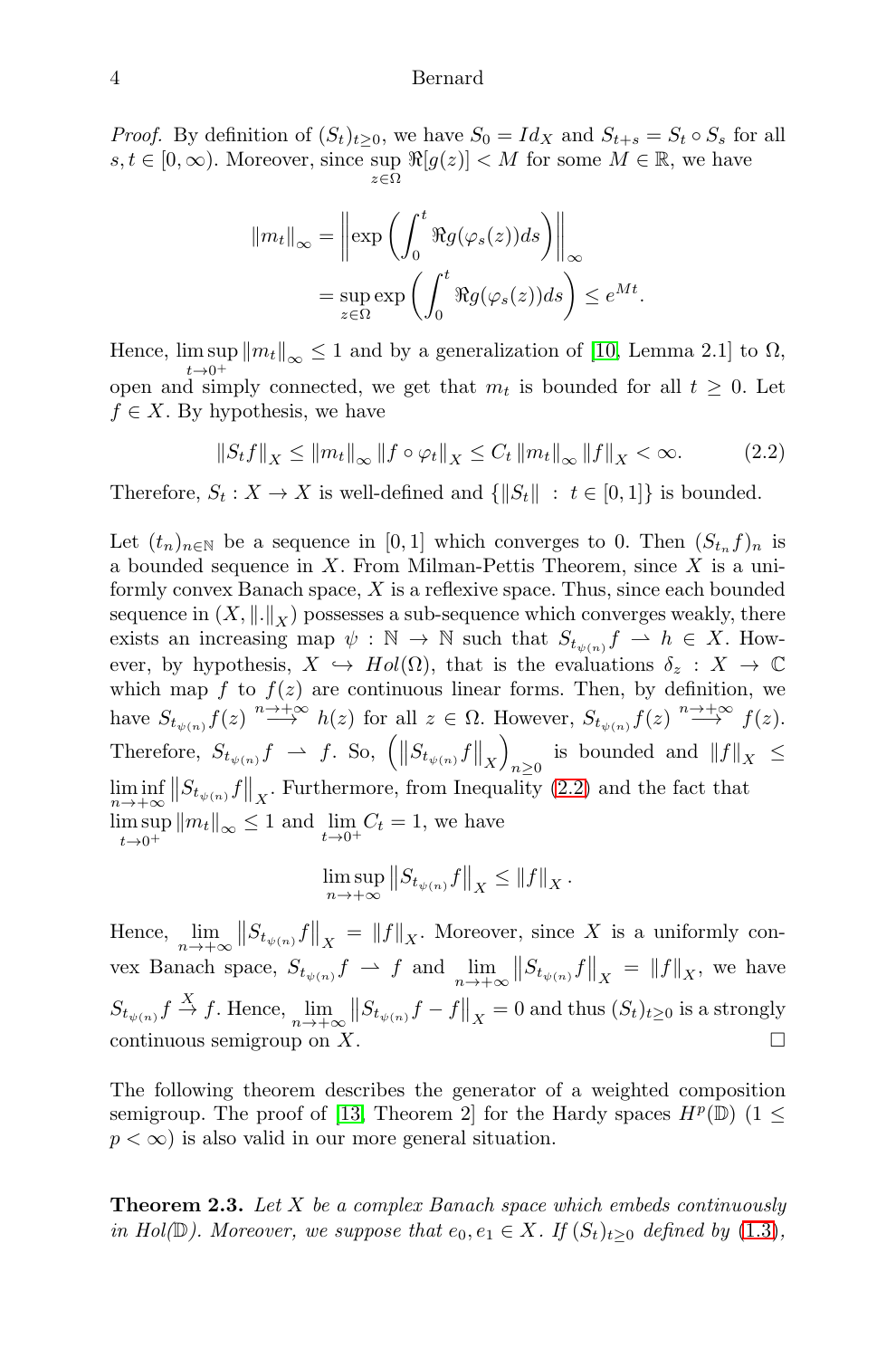is a strongly continuous semigroup on X, then,

$$
m_t(z) = \exp\left(\int_0^t g(\varphi_s(z))ds\right)
$$

with  $g : \mathbb{D} \to \mathbb{C}$  holomorphic and the infinitesimal generator  $(\Gamma, D(\Gamma))$  of  $(S_t)_{t>0}$  is given by

$$
\begin{cases}\n\Gamma f = gf + Gf' \\
D(\Gamma) = \{f \in X \mid gf + Gf' \in X\},\n\end{cases}
$$

where G is the generator of  $(\varphi_t)_{t\geq0}$ .

Next we give conditions on X so that the generator  $\Gamma$  is continuous if and only if  $G \equiv 0$ .

<span id="page-4-0"></span>**Theorem 2.4.** Let  $X$  be a complex Banach space which embeds continuously in Hol( $\mathbb{D}$ ). Consider the family  $(S_t)_{t>0}$  defined by [\(1.3\)](#page-1-1), where the semiflow  $\Phi$ has G for generator. Suppose that  $(S_t)_{t>0}$  is a strongly continuous semigroup on X,  $e_n \in D(\Gamma)$  for all  $n \in \mathbb{N}_0$  where  $\Gamma$  is the generator of  $(S_t)_{t>0}$ . Moreover, we suppose that:

a)  $\exists C > 0$  such that  $||hf||_X \leq C||h||_{\infty}$ . $||f||_X$  ( $h \in H^{\infty}(\mathbb{D})$ ,  $f \in X$ ) b)  $e_n f \in X \ (f \in X, n \in \mathbb{N})$ c)  $\exists C_n > 0$  such that  $C_n ||f||_X \leq ||e_n f||_X$  ( $f \in X, n \in \mathbb{N}$ ) d)  $\lim_{n \to +\infty} \frac{\|e_n\|_X}{nC_n}$  $\frac{e_n||X}{nC_n} = 0.$ 

Then,

$$
m_t(z) = \exp\left(\int_0^t g(\varphi_s(z))ds\right)
$$

where  $g : \mathbb{D} \to \mathbb{C}$  is a holomorphic function. If g is bounded, then  $\Gamma$  is continuous if and only if  $G \equiv 0$ .

*Proof.* According to Theorem [2.3,](#page-3-1) the infinitesimal generator  $(\Gamma, D(\Gamma))$  of  $(S_t)_{t>0}$  is given by

$$
\begin{cases}\n\Gamma f = gf + Gf' \\
D(\Gamma) = \{ f \in X \mid gf + Gf' \in X \}.\n\end{cases}
$$

Suppose that  $G \equiv 0$ . Then,  $||\Gamma f||_X = ||g f||_X \leq C||g||_{\infty} ||f||_X \leq C_1 ||f||_X$ . Hence,  $\Gamma$  is continuous.

Suppose that  $\Gamma$  is continuous. Since  $e_0 \in D(\Gamma)$ , we have  $\|\Gamma e_0\|_X = \|g\|_X \le$  $\|\Gamma\|.\|e_0\|_X$ . Hence,  $g \in X$ . Since  $e_1 \in D(\Gamma)$ , we have  $\|G\|_X \leq \|\Gamma\|.\|e_1\|_X +$  $||ge_1||_X \le ||\Gamma|| \cdot ||e_1||_X + ||g||_\infty ||e_1||_X$ . Hence,  $G \in X$ . Since  $e_n \in D(\Gamma)$ , by our hypotheses, we have

 $C_{n-1}||ge_1 + nG||_X \leq ||(ge_1 + nG)e_{n-1}||_X = ||ge_n + nGe_{n-1}||_X \leq ||\Gamma|| \cdot ||e_n||_X.$ Thus,

$$
||G||_X \le ||\Gamma|| \cdot \frac{||e_n||_X}{nC_{n-1}} + \frac{||g||_{\infty} \cdot ||e_1||_X}{n}.
$$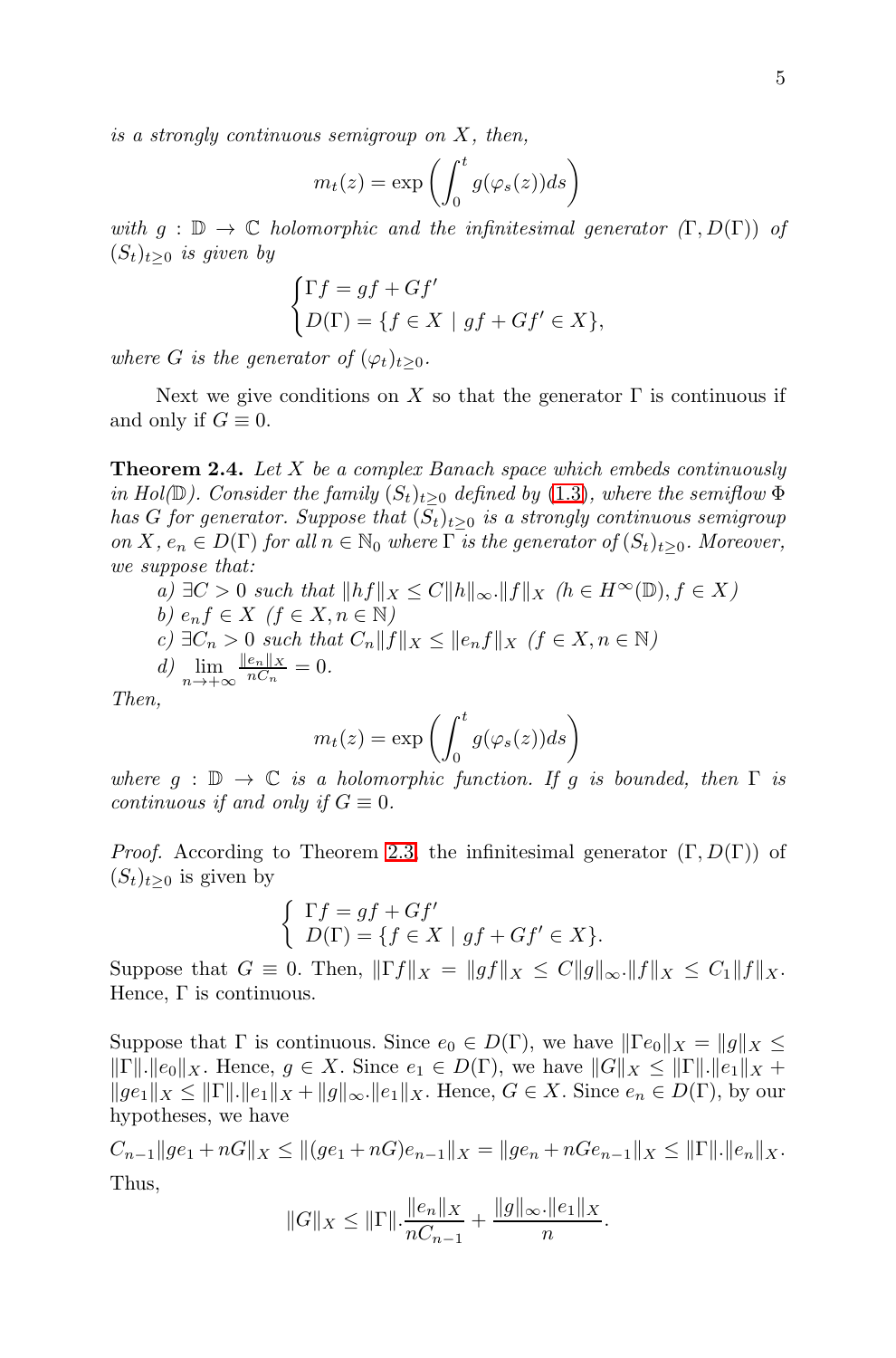Taking the limit  $n \to +\infty$ , we get that  $G \equiv 0$ .

For instance, we can consider the Hardy space  $H^2(\mathbb{D})$ . Since  $||e_n f||_2 =$  $||f||_2$  and  $||e_n||_2 = 1$  for all  $n \geq 0$ , the space  $H^2(\mathbb{D})$  sastifies all the conditions of Theorem [2.4.](#page-4-0) We can also consider weighted Dirichlet spaces  $D_{\alpha}$  with  $\alpha \in \mathbb{R}_+$ . Recall that  $D_{\alpha}$  is the space of analytic function f on D such that

$$
\int_{\mathbb{D}} |f'(z)|^2 (1-|z|^2)^{\alpha} \frac{dA(z)}{\pi} < \infty.
$$

First of all, we recall the following result.

**Proposition 2.5.** Let  $\alpha \in \mathbb{R}_+$ . Let  $w_n := 2n^2 \int_0^1 r^{2n-1} w(r) dr = n \frac{n!}{(\alpha+1)...(\alpha+n)}$ for all  $n \geq 1$ . If  $f = \sum$  $\sum_{n\geq 0} a_n z^n \in D_\alpha$ , then

$$
||f||_{D_{\alpha}}^2 = \sum_{n\geq 0} w_n |a_n|^2.
$$

Moreover,  $D_{\alpha}$  embeds continuously in Hol( $\mathbb{D}$ ).

Next, we prove the following proposition.

**Proposition 2.6.** Let  $\alpha \in \mathbb{R}_+$ . For all  $f \in D_\alpha$  and  $k \in \mathbb{N}$ ,  $e_k f \in D_\alpha$  and there exists  $C > 0$  such that  $C||f||_{D_{\alpha}} \leq ||e_k f||_{D_{\alpha}}$  satisfying  $\lim_{k \to +\infty}$  $\frac{\|e_k\|_{D_{\alpha}}}{kC} = 0.$ 

*Proof.* Let  $f = \sum$  $\sum_{n\geq 0} a_n z^n \in D_\alpha$ . We have

$$
||e_k f||_{D_{\alpha}}^2 = \sum_{n\geq 0} w_{n+k} |a_n|^2.
$$

Hence,

$$
\frac{\|e_k f\|_{D_\alpha}^2}{\|f\|_{D_\alpha}^2} = \sum_{n\geq 0} \frac{w_{n+k}}{w_n}.
$$

Since  $\frac{w_{n+k}}{w_n} \to 1$  where  $n \to +\infty$ , the series is divergent and so there exists  $C > 0$  such that  $C||f||_{D_{\alpha}} \leq ||e_k f||_{D_{\alpha}}$ . On the other hand, for all  $k \geq 1$ , by Stirling formula, we have

$$
||e_k||_{D_{\alpha}}^2 = w_k = k \frac{\alpha! k!}{(\alpha + k)!} \underset{+\infty}{\sim} \frac{k^{k+3/2}}{k^{\alpha + k + 1/2}} = k^{1-\alpha}.
$$

Then,

$$
\frac{\|e_k\|_{D_{\alpha}}}{kC} \underset{k \to +\infty}{\sim} \frac{k^{1/2(1-\alpha)}}{kC} = \frac{1}{k^{1/2(1+\alpha)}} \to 0.
$$
  
Therefore, 
$$
\lim_{k \to +\infty} \frac{\|e_k\|_{D_{\alpha}}}{kC} = 0.
$$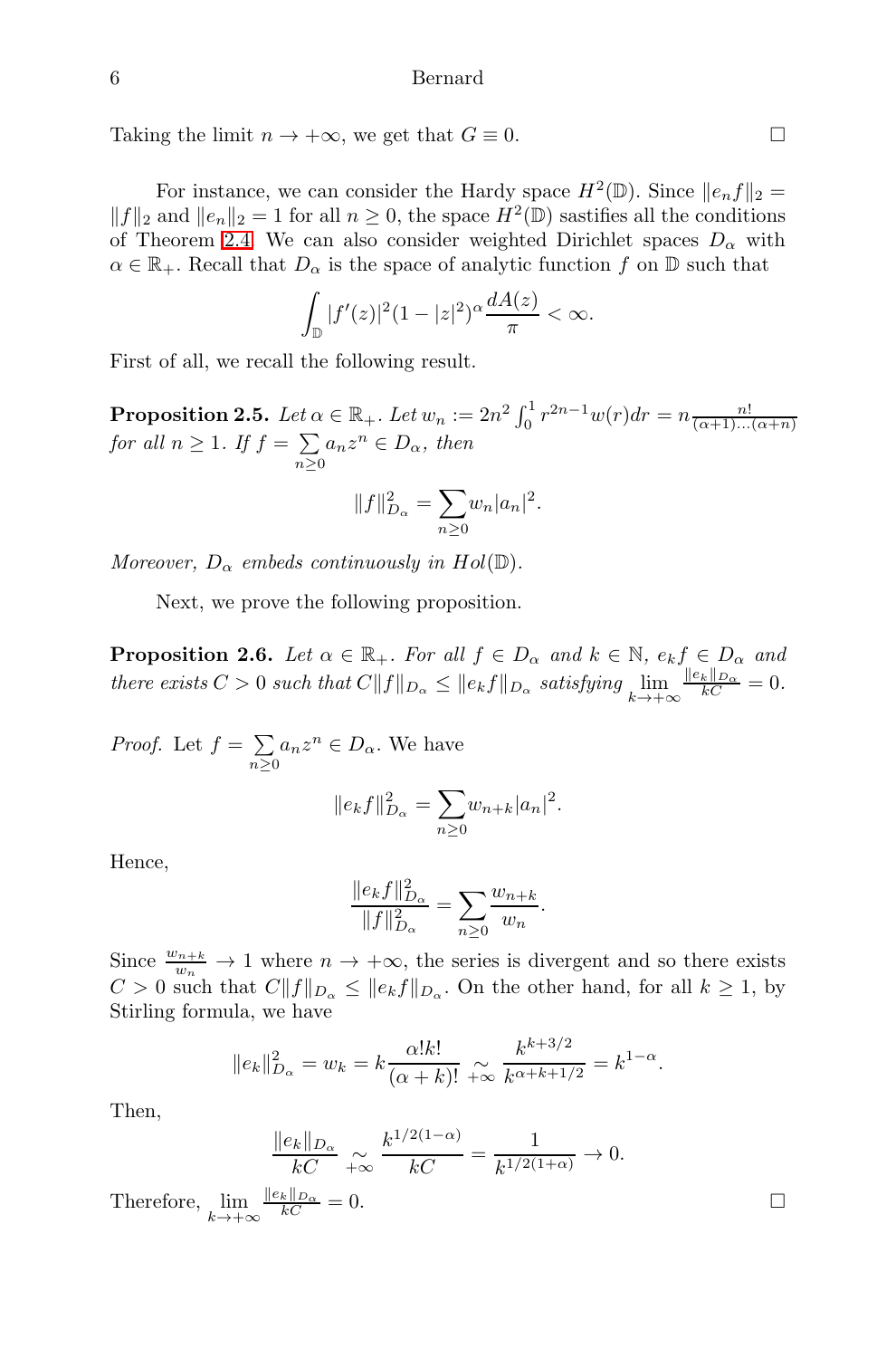It is well known that the other conditions of Theorem [2.4](#page-4-0) are satisfied by  $D_{\alpha}$  when  $\alpha \in [1, +\infty)$ , so we can apply it to these spaces.

We now study the reciprocal implication, that is if the infinitesimal generator  $(\Gamma, D(\Gamma))$  of  $(S_t)_{t>0}$  is of the form  $(1.4)$ , then the strongly continuous semigroup has the form [\(1.3\)](#page-1-1). First of all, we consider the same conditions on the Banach space X as in the paper  $[1]$ , that is a evaluation condition of the form:

(E) Let  $z_n \in \Omega$  such that  $z_n \to z \in \Omega \cup \{\infty\}$  and  $\lim_{n \to \infty} f(z_n)$  exists in C for all  $f \in X$ , then  $z \in \Omega$ .

Before to show the reciprocal implication, let us begin by several lemmas.

**Lemma 2.7.** Let  $\Omega$  be a non-empty open and simply connected subset of  $\mathbb{C}, X$  a Banach space of holomorphic functions and  $g, G \in Hol(\Omega)$ . Let  $\Gamma$  be the operator defined by  $\Gamma f = gf + Gf'$  on a domain  $D(\Gamma) \subset X$ . Let  $\delta_z$  be the evaluation in z and  $\Gamma'$  the adjoint operator of  $\Gamma$ . Then for all  $z \in \Omega$ ,  $\delta_z \in D(\Gamma')$  and  $\Gamma' \delta_z = g(z) \delta_z + G(z) \delta'_z$ , where  $\langle \delta'_z, f \rangle = f'(z)$ .

*Proof.* Let  $f \in D(\Gamma)$ . We have

$$
\langle \Gamma' \delta_z, f \rangle = \langle \delta_z, \Gamma f \rangle = \langle \delta_z, gf + Gf' \rangle
$$
  
=  $g(z)f(z) + G(z)f'(z)$   
=  $g(z) \langle \delta_z, f \rangle + \langle G(z)\delta'_z, f \rangle$   
=  $\langle g(z)\delta_z + G(z)\delta'_z, f \rangle$ .  
 $\in D(\Gamma')$  and  $\Gamma' \delta_z = g(z)\delta_z + G(z)\delta'_z$ .

Hence  $\delta_z \in D(\Gamma')$  and  $\Gamma' \delta_z = g(z)\delta_z + G(z)\delta_z'$ 

<span id="page-6-1"></span>**Lemma 2.8.** Let  $\Omega$  be a non-empty open and simply connected subset of  $\mathbb{C}, X$  a Banach space of holomorphic functions,  $g, G \in Hol(\Omega)$  and  $(S_t)_{t>0}$ a strongly continuous semigroup on X with generator  $(\Gamma, D(\Gamma))$  where  $\Gamma f =$  $gf + Gf'$  for all  $f \in D(\Gamma)$ . Let  $f \in X$ . Define  $u(t, z) := (S_t f)(z)$ . Then  $\frac{d}{dt}u(t,z) = g(z)u(t,z) + G(z)\frac{d}{dz}u(t,z)$  for all  $t \ge 0$  and  $z \in \Omega$ .

Proof. From the previous lemma, we have

$$
\frac{d}{dt}u(t,z) = \frac{d}{dt} < \delta_z, S_t f> = < \delta_z, \frac{d}{dt}S_t f> = < \delta_z, \Gamma S_t f> \n= < \Gamma' \delta_z, S_t f> \n= < g(z)\delta_z + G(z)\delta'_z, S_t f> \n= g(z)S_t f(z) + G(z)(S_t f)'(z) \n= g(z)u(t,z) + G(z)\frac{d}{dz}u(t,z).
$$

<span id="page-6-0"></span>**Lemma 2.9.** Let  $\Omega$  be a non-empty open and simply connected subset of  $\mathbb{C}, X$  a Banach space of holomorphic functions. Let  $g \in Hol(\Omega)$  and  $G \in$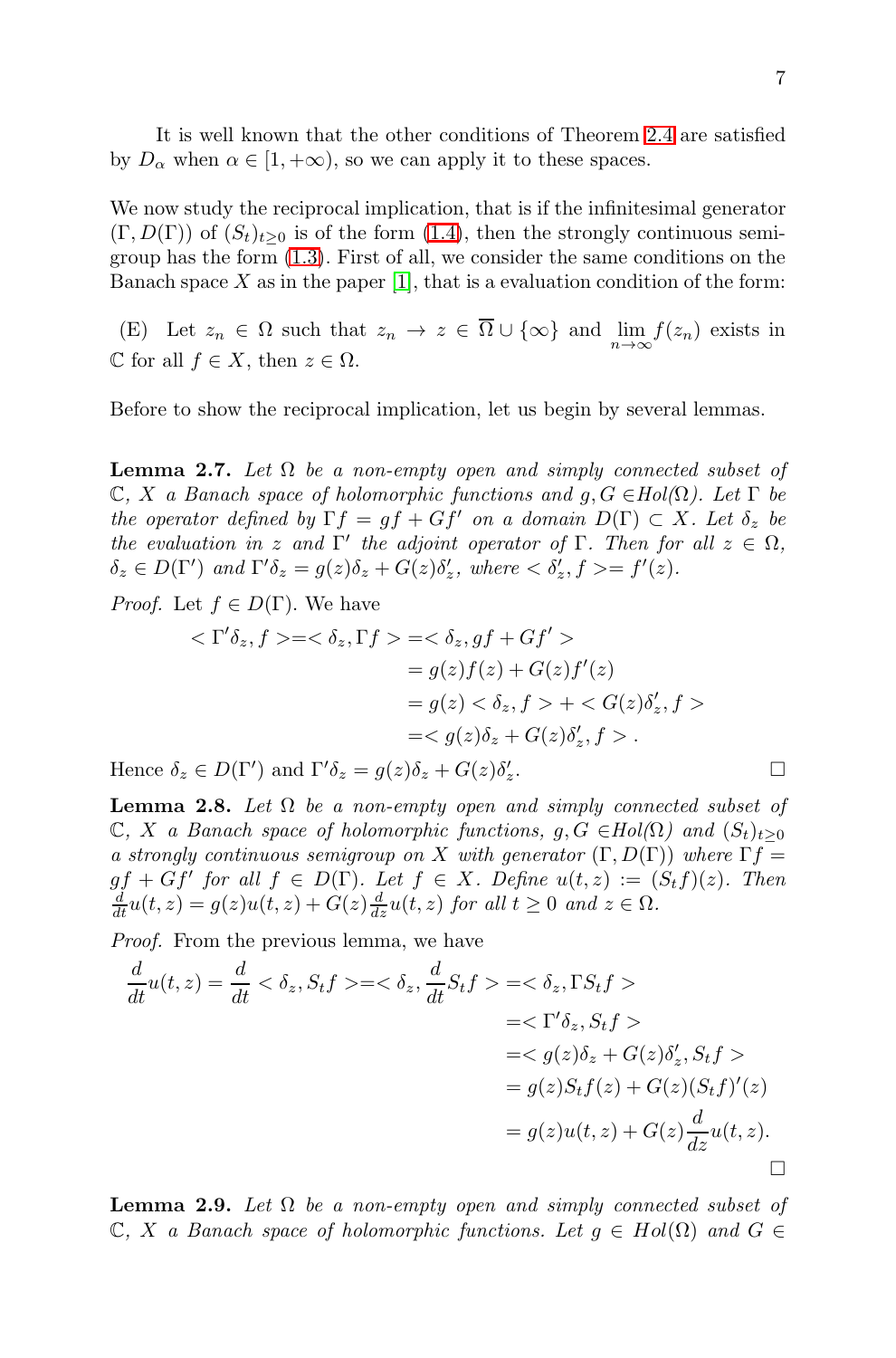$Hol(\Omega)$  which generates the semiflow  $(\varphi_t)_{0\leq t<\tau(z)}$ . Let  $(S_t)_{t\geq 0}$  be a strongly continuous semigroup on X with generator  $(\Gamma, D(\Gamma))$  where  $\Gamma f = gf + Gf'$ for all  $f \in D(\Gamma)$ . Let  $f \in X$ . Then,  $(S_t f)(z) = m_t(z) f(\varphi_t(z))$  for all  $z \in \Omega$ and  $0 \leq t \leq \tau(z)$ , where

$$
m_t(z) = \exp\left(\int_0^t g(\varphi_s(z))ds\right), \ z \in \Omega.
$$

*Proof.* Define  $u(t, z) := (S_t f)(z)$  for all  $z \in \Omega$  and  $0 \le t < \tau(z)$  and w:  $[0, t] \rightarrow \mathbb{C}$  defined by  $w(s) = m_s(z)u(t - s, \varphi_s(z))$  for  $s \in [0, t]$ . From the previous lemma, we have

$$
w'(s) = \frac{d}{ds}w(s) = \frac{d}{ds}m_s(z)u(t-s,\varphi_s(z))
$$
  
\n
$$
= \frac{d}{ds}[m_s(z)].u(t-s,\varphi_s(z)) + m_s(z).\frac{d}{ds}[u(t-s,\varphi_s(z))]
$$
  
\n
$$
= m_s(z)g(\varphi_s(z))u(t-s,\varphi_s(z))
$$
  
\n
$$
+ m_s(z).\left[-\frac{d}{dt}u(t-s,\varphi_s(z)) + \frac{d}{ds}\varphi_s(z).\frac{d}{dz}u(t-s,\varphi_s(z))\right]
$$
  
\n
$$
= m_s(z).\left[g(\varphi_s(z))u(t-s,\varphi_s(z)) + G(\varphi_s(z))\frac{d}{dz}u(t-s,\varphi_s(z))\right]
$$
  
\n
$$
- m_s(z)\frac{d}{dt}u(t-s,\varphi_s(z))
$$
  
\n
$$
= m_s(z)\frac{d}{dt}u(t-s,\varphi_s(z)) - m_s(z)\frac{d}{dt}u(t-s,\varphi_s(z)) = 0.
$$

Hence  $w(t) = w(0)$  with  $w(0) = u(t, z) = (S_t f)(z)$  and

$$
w(t) = m_t(z)u(0, \varphi_t(z)) = m_t(z)(S_0 f)(\varphi(t, z)) = m_t(z)f(\varphi_t(z)).
$$

Therefore,  $(S_t f)(z) = m_t(z) f(\varphi_t(z))$  for all  $z \in \Omega$  and  $0 \le t < \tau(z)$ .

<span id="page-7-0"></span>**Lemma 2.10.** Let  $\Omega$  be a non-empty open and simply connected subset of  $\mathbb C$ and let X be a complex Banach space which embeds continuously in  $Hol(\Omega)$ . Moreover, we suppose that X satisfies the evaluation condition (E). Let  $G \in$  $Hol(\Omega)$  generate the semiflow  $(\varphi_t)_{0 \leq t \leq \tau(z)}$  and  $g \in Hol(\Omega)$ . Let  $(S_t)_{t>0}$  be a strongly continuous semigroup on X of generator  $(\Gamma, \mathcal{D})$ , with  $\Gamma f = gf + Gf'$ for all  $f \in \mathcal{D}$ . Then,  $\tau(z) = \infty$  for all  $z \in \Omega$  and therefore the semiflow  $\Phi$  is global on  $\Omega$ .

*Proof.* Suppose there exists  $z \in \Omega$  such that  $\tau(z) < \infty$ . Then, there exists an increasing sequence  $(t_n)_n$  which converges to  $\tau(z)$  and there exists  $\alpha \in$  $\partial\Omega \cup {\infty}$  such that  $\lim_{n\to\infty} \varphi(t_n, z) = \alpha$ . Let  $f \in X$ . Then, by continuity and Lemma [2.9,](#page-6-0) we have

$$
\lim_{n \to \infty} m_{t_n}(z) f(\varphi(t_n, z)) = \lim_{n \to \infty} (S_{t_n} f)(z) = (S_{\tau(z)} f)(z).
$$

Hence,

$$
\lim_{n \to \infty} f(\varphi(t_n, z)) = \frac{(S_{\tau(z)}f)(z)}{m_{\tau(z)}(z)}
$$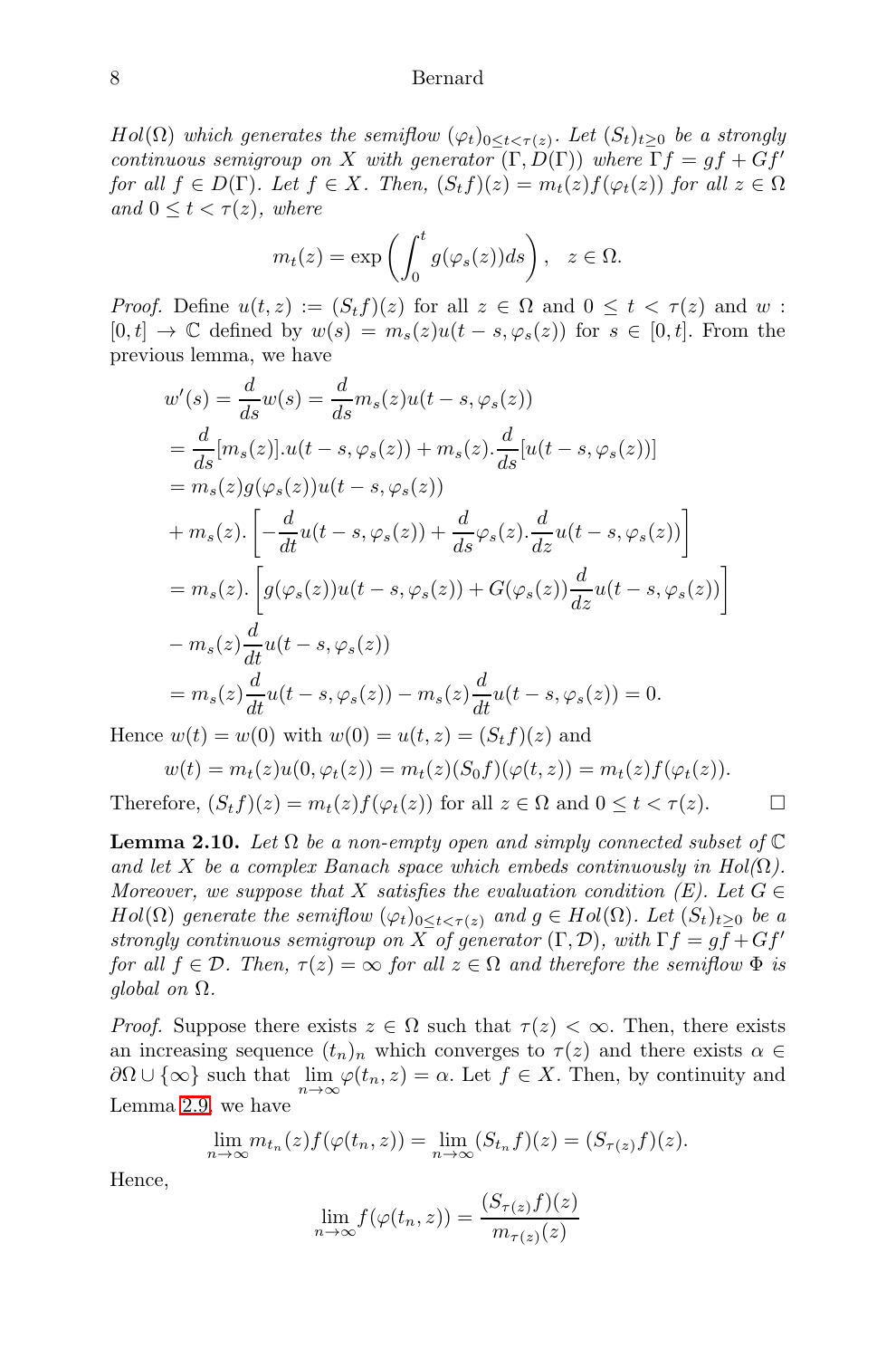exists in  $\mathbb C$  for all  $f \in X$ . However, from the evaluation condition (E), we have  $\alpha \in \Omega$  which is a contradiction with  $\alpha \in \partial\Omega \cup {\infty}$ .

**Theorem 2.11.** Let  $\Omega$  be a non-empty open and simply connected subset of  $\mathbb C$  and let X be a complex Banach space which embeds continuously in Hol( $\Omega$ ). Moreover, we suppose that X satisfies the evaluation condition (E). Let  $G \in$  $Hol(\Omega)$  generate the semiflow  $(\varphi_t)_{0 \leq t \leq \tau(z)}$  and  $g \in Hol(\Omega)$ . Let  $(S_t)_{t>0}$  be a strongly continuous semigroup on X of generator  $(\Gamma, \mathcal{D})$  with  $\Gamma f = gf + Gf'$ for all  $f \in \mathcal{D}$ . Then, the semiflow is global and  $(S_t f)(z) = m_t(z) f(\varphi_t(z))$  for all  $f \in X$ ,  $t \geq 0$  and  $z \in \Omega$  with

$$
m_t(z) = \exp\left(\int_0^t g(\varphi_s(z))ds\right).
$$

Moreover,  $\mathcal{D} = \{f \in X \mid gf + Gf' \in X\} =: D(\Gamma).$ 

*Proof.* Let  $f \in X$ . From, Lemma [2.9](#page-6-0) and Lemma [2.10,](#page-7-0) we have  $S_t f = m_t f \circ \varphi_t$ for all  $t \geq 0$ .

Let D denote the domain of the generator Γ. We need to show  $\mathcal{D} = D(\Gamma)$ . By definition, we have

$$
\mathcal{D} = \{ f \in X \mid \lim_{t \to 0^+} \frac{S_t f - f}{t} \text{ exists in } X \}.
$$

Let  $f \in \mathcal{D}$ . Since X embeds continuously in Hol( $\Omega$ ), the convergence in X implies the pointwise convergence. Therefore, for all  $z \in \Omega$ , we have

$$
\lim_{t \to 0^+} \frac{S_t f(z) - f(z)}{t} = \left. \frac{d}{dt} S_t f(z) \right|_{t=0}
$$
\n
$$
= \left. \frac{d}{dt} m_t(z) f(\varphi_t(z)) \right|_{t=0}
$$
\n
$$
= [m_t(z) g(\varphi_t(z)) f(\varphi_t(z)) + m_t(z) (Gf')(\varphi_t(z))]_{t=0}
$$
\n
$$
= g(z) f(z) + G(z) f'(z).
$$

Hence,  $gf + Gf' \in X$  and  $\mathcal{D} \subset D(\Gamma)$ . Now we show that the family of operators  $(T_t)_{t>0}$  in X defined by  $T_t f = f \circ \varphi_t$  is a strongly continuous semigroup whose generator A is of the form  $Af = Gf'$ . By the semiflow properties, we have  $T_0 = I_X$  and  $T_{t+s} = T_t \circ T_s$  for every  $t, s \geq 0$ . Moreover, by definition of  $T_t$ , for all  $f \in X$ , we have

$$
\lim_{t \to 0^+} T_t f = \lim_{t \to 0^+} \frac{S_t f}{m_t} = \lim_{t \to 0^+} S_t f = f.
$$

Then, the family of operators  $(T_t)_{t>0}$  is a strongly continuous semigroup on X. Its generator is given by

$$
Af = \lim_{t \to 0^+} \frac{T_t f - f}{t} = \left. \frac{d}{dt} T_t f \right|_{t=0} = \left. \frac{d}{dt} \frac{S_t f}{m_t} \right|_{t=0}.
$$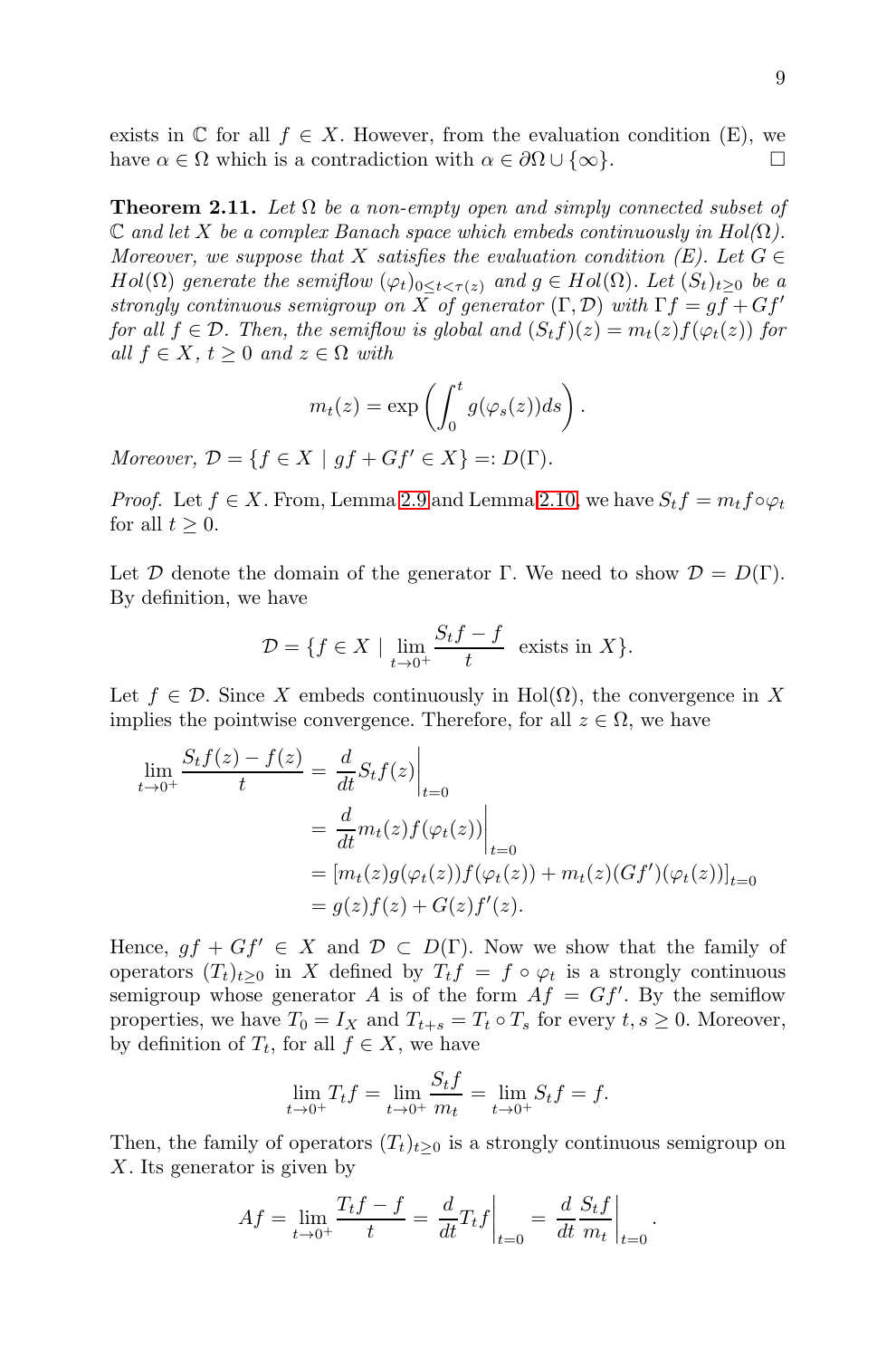However,

$$
\frac{d}{dt} \frac{S_t f(z)}{m_t(z)}\Big|_{t=0} = \left[m_t(z) \frac{g(z)S_t f(z) + G(z)(S_t f)'(z) - g(\varphi_t(z))S_t f(z)}{m_t(z)^2}\right]_{t=0}
$$
  
=  $G(z) [(S_t f)'(z)]_{t=0} = G(z) f'(z).$ 

Now let us show that  $D(\Gamma) \subset \mathcal{D}$ . Let  $f \in X$  such that  $h := gf + Gf' \in X$ . Then, for all  $z \in \Omega$ , from Lemma [2.8](#page-6-1) applied with  $T_s f$  and  $T_s Id$ , we have

$$
\frac{d}{ds} [m_s(z)f(\varphi_s(z))] = m_s(z)g(\varphi_s(z))f(\varphi_s(z)) + m_s(z)\frac{d}{ds}T_sf
$$
  
\n
$$
= m_s(z)g(\varphi_s(z))f(\varphi_s(z)) + m_s(z)G(z)\frac{d}{dz}f(\varphi_s(z))
$$
  
\n
$$
= m_s(z)g(\varphi_s(z))f(\varphi_s(z)) + m_s(z)G(z)\frac{d}{dz}[\varphi_s(z)]f'(\varphi_s(z))
$$
  
\n
$$
= m_s(z)g(\varphi_s(z))f(\varphi_s(z)) + m_s(z)G(\varphi_s(z))f'(\varphi_s(z))
$$
  
\n
$$
= m_s(z)h(\varphi_s(z))
$$

for all  $s \geq 0$ .

Let  $t > 0$ . Then, we have

$$
\int_0^t (S_s h)(z)ds = \int_0^t m_s(z)h(\varphi_s(z))ds = m_t(z)f(\varphi_t(z)) - m_0(z)f(\varphi_0(z))
$$
  
=  $S_t f(z) - f(z)$ .

Furthermore, by the semigroup properties, we have

$$
\lim_{t \to 0^+} \frac{1}{t} \int_0^t (S_s h)(z) ds = S_0 h(z) = h(z).
$$

Thus,

$$
\lim_{t \to 0^+} \frac{S_t f(z) - f(z)}{t} = h(z).
$$
  
Hence,  $\Gamma f = h$  and  $f \in D$ . Then,  $\mathcal{D} = D(\Gamma)$ .

Recently, in  $[6]$ , they showed that another condition on Banach spaces X implies the same result. This condition is the following:

$$
Hol(\overline{\mathbb{D}}) \hookrightarrow X \hookrightarrow Hol(\mathbb{D})
$$

where both embeddings are continuous and  $Hol(\overline{\mathbb{D}})$  is the set of  $f \in Hol(\mathbb{D})$ such that there exists an open subset  $U_f \subset \overline{\mathbb{D}}$  such that f extends analytically on  $U_f$ . The condition  $Hol(\overline{\mathbb{D}}) \hookrightarrow X$  means that for all  $\varepsilon > 0$ , the disk algebra  $A(D(0, 1 + \varepsilon))$  embeds continuously in X, that is  $\forall \varepsilon > 0$ ,  $\exists C_{\varepsilon} > 0$  such that

$$
||f||_X \leq C_{\varepsilon} ||f||_{\infty,D(0,1+\varepsilon)}
$$

for all  $f \in A(D(0, 1 + \varepsilon))$ . In particular,  $e_n : z \mapsto z^n$  are in  $A(D(0, 1 + \varepsilon))$ , so  $||e_n||_X \leq C_{\varepsilon} (1+\varepsilon)^n$  and thus  $\overline{\lim_n} ||e_n||_X^{\frac{1}{n}} \leq 1$ . In fact, the condition  $\overline{\lim}_{n} ||e_{n}||_{X}^{\frac{1}{n}} \leq 1$  is equivalent to  $Hol(\overline{\mathbb{D}}) \hookrightarrow X$ . Indeed, let  $\varepsilon > 0$  and  $f \in$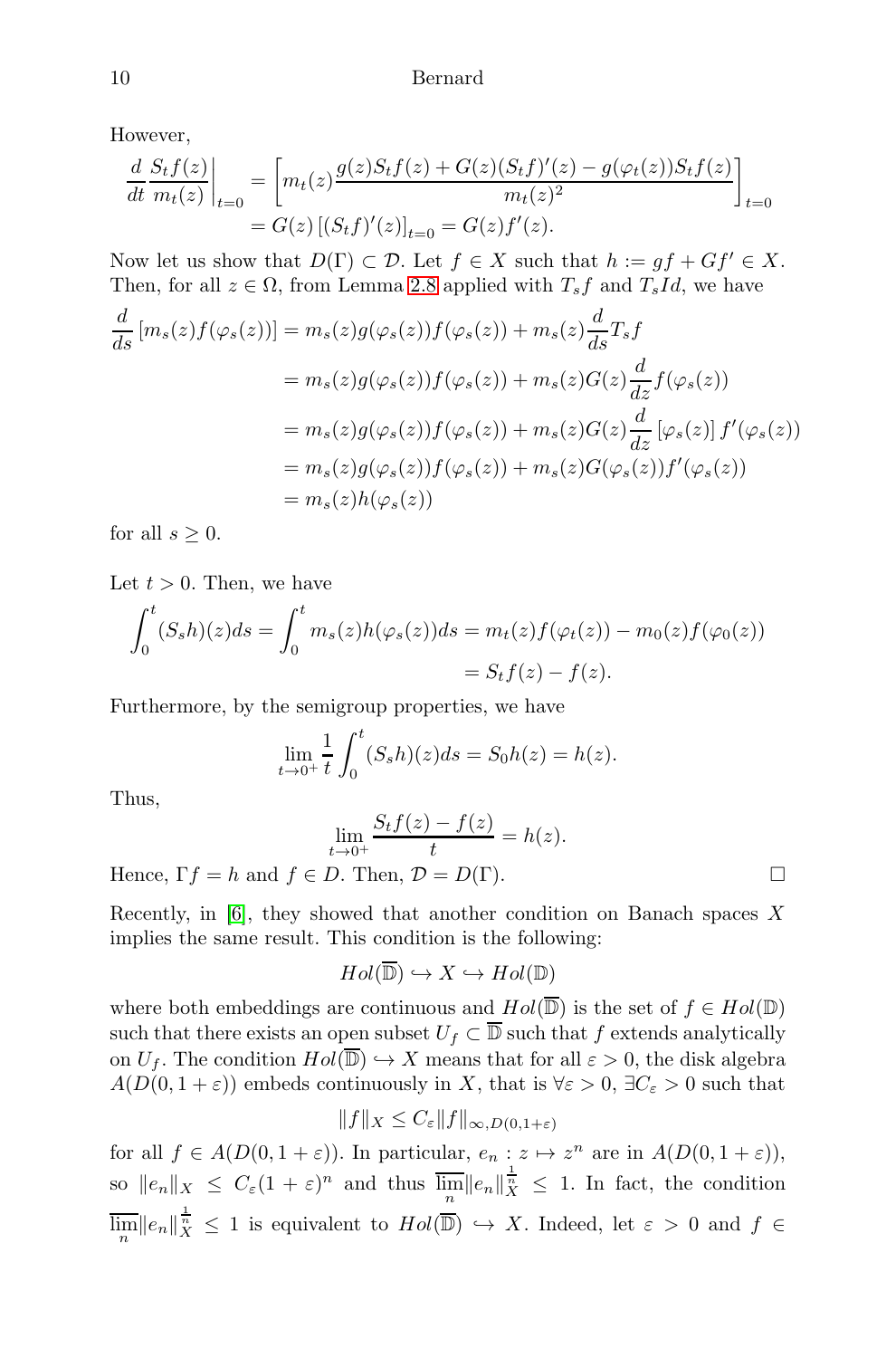$A(D(0, 1 + \varepsilon))$ . Thus, the Taylor coefficients of f are given by Cauchy's formula:

$$
a_n = \frac{1}{2\pi i} \int_{|z|=1+\frac{\varepsilon}{2}} \frac{f(z)}{z^{n+1}} dz.
$$

Hence, we have

$$
|a_n| \le \frac{2\pi}{2\pi} \left(1 + \frac{\varepsilon}{2}\right) \frac{\|f\|_{\infty, D(0, 1+\varepsilon)}}{(1 + \frac{\varepsilon}{2})^{n+1}} = \frac{\|f\|_{\infty, D(0, 1+\varepsilon)}}{(1 + \frac{\varepsilon}{2})^n}.
$$

On the other hand, by the hypothesis, there exists an integer  $N$  such that  $||e_n||_X^{\frac{1}{n}} \leq (1+\frac{\varepsilon}{4})$  for  $n \geq N$  and  $M > 0$  such that  $||e_n||_X^{\frac{1}{n}} \leq M$  for  $n < N$ . So, by the triangle inequality, we have

$$
\left\|\sum_{n=0}^{\infty}a_ne_n\right\|_X \le \sum_{n=0}^{N-1}\frac{M\|f\|_{\infty,D(0,1+\varepsilon)}}{(1+\frac{\varepsilon}{2})^n} + \sum_{n=N}^{\infty}\frac{\|f\|_{\infty,D(0,1+\varepsilon)}(1+\frac{\varepsilon}{4})^n}{(1+\frac{\varepsilon}{2})^n},
$$

which shows the existence of the constant  $C_{\varepsilon}$ . Thus, we can rewrite [\[6,](#page-11-6) Theorem 3.1] as follows.

<span id="page-10-3"></span>**Theorem 2.12.** Let X be a Banach space of analytic functions on  $\mathbb{D}$  satisfying:  $e_n \in X$ , for all  $z \in \mathbb{D}$ , evaluation maps  $E_z : X \to \mathbb{C}$  are continuous, and  $\overline{\lim_{n}} \|e_{n}\|_{X}^{\frac{1}{n}} \leq 1.$  Let  $G \in Hol(\mathbb{D})$  and  $g \in Hol(\mathbb{D})$ . Define  $\Gamma$  by  $f \mapsto gf + Gf'$ on  $D(\Gamma) = \{f \in X \mid gf + Gf' \in X\}$ . If  $\Gamma$  generates a strongly continuous semigroup on  $X$ , then it generates a strongly continuous weighted composition semigroup.

Both points of view are interesting. Indeed, on the one hand if the norm of X is expressed by means of an integral then the continuous injection will be easier to verify directly and on the other hand, if the norm is expressed with the Taylor coefficients then it will be easier to check  $\overline{\lim_n} ||e_n||_X^{\frac{1}{n}} \leq 1$ . To conclude, note that for the Hardy space  $H^2(\mathbb{D})$ , for the Bergman spaces  $A^p(\mathbb{D})$  ( $p \ge 1$ ) and the Dirichlet space  $\mathcal{D}$ , the conditions of Theorem [2.12](#page-10-3) are satisfied.

#### Acknowledgment

The author wishes to thank Jonathan Partington for the second part of the proof of the characterization of Banach spaces X satisfying  $Hol(\overline{\mathbb{D}}) \hookrightarrow X$ .

## <span id="page-10-2"></span>References

- [1] Arendt, W., Chalendar, I.: Generators of semigroups on Banach spaces inducing holomorphic semiflows. Israel Journal of Mathematics. 229(1), 165–179 (2019)
- <span id="page-10-0"></span>[2] Berkson, E., Porta, H.: Semigroups of analytic functions and composition operators. Michigan Math. J. 25(1), 101–115 (1978)
- [3] Dunford, N., Schwartz, J.T.: Linear operators part I: general theory (Vol. 7). New York: Interscience publishers. (1958)
- <span id="page-10-1"></span>[4] Engel, K.J., Nagel, R.: A short course on operator semigroups. Springer Science and Business Media. (2006)